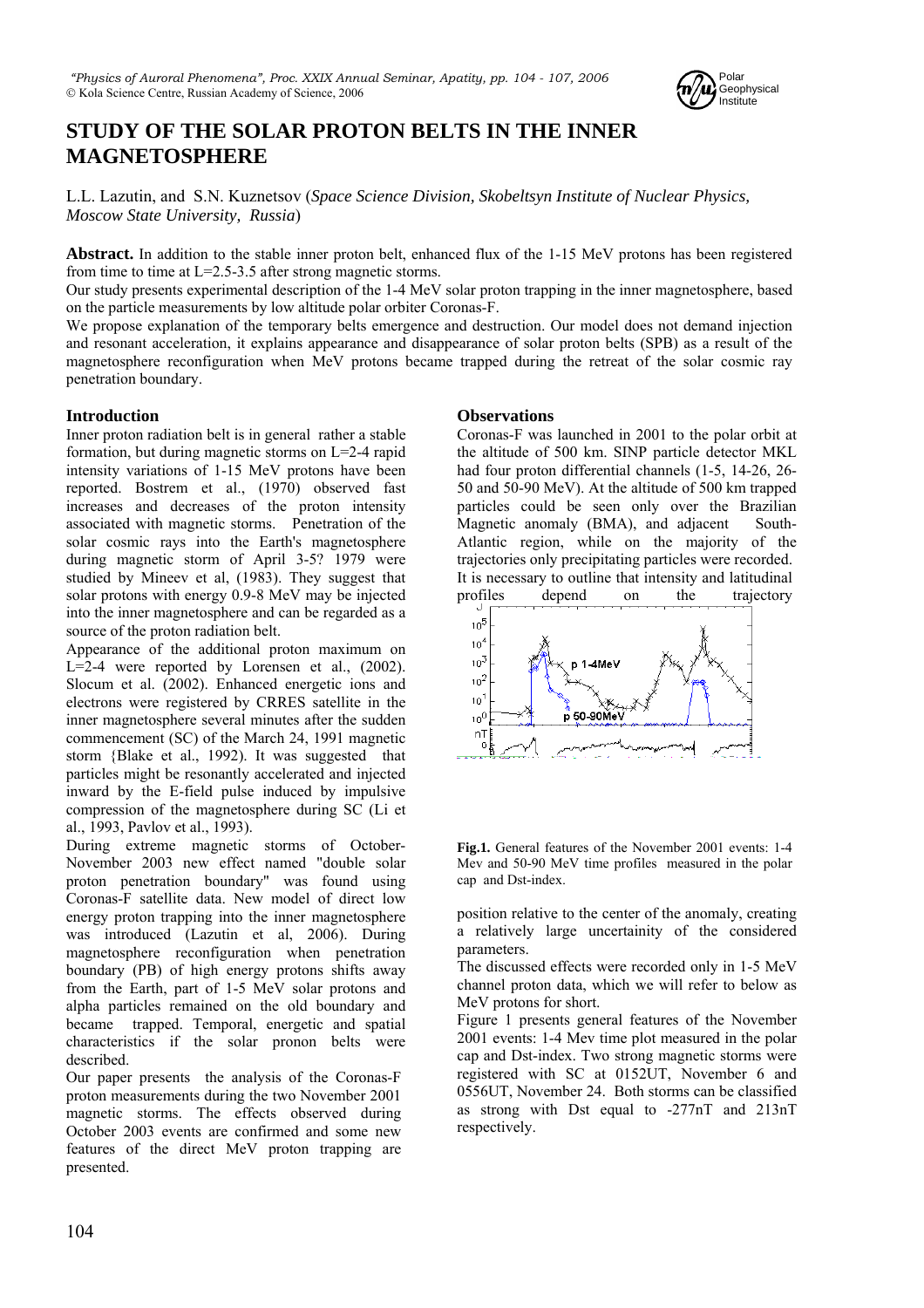

during November 6 event. Vertical broken lines show the moments of measurements of the proton radial profiles shown in fig.3.

The auroral activity was also high with maximum of 3-hours Kp-index equal to 8.7 and 8.3. A detailed description of these storms was made by Kuznetsov et al., (2005).

Solar protons in 1-90 MeV energy range penetrate deep inside the inner magnetosphere creating a favorable condition for the direct trapping of the Mev protons.

**November 6, 2001 event** Figure 2 shows Dst-index also the penetration boundary dynamics during November 6 magnetic storm.

PB L-values were taken at the background level of the 1-5 MeV protons counting rate as



event, during the innermost PB position and during the subsequent fight over BMA during magnetic storm recovery.

illustrated by the dotted line in Figure 3. Only four points per orbit (90 minutes) are available, more detailed PB dynamics during the intervals when Coronas-F was away from the PB region remain unknown. One can see a relatively good correlation of the PB position with Dst, especially after the Dst minimum, when solar protons penetrate  $L < 2.5$ . Figure 3 presents three MeV proton latitudinal profiles measured at times indicated in fig 2 by the vertical broken lines. The first measurement was taken before the storm on 03.11.01 when Coronas-F was over BMA. Only the stable inner radiation belt was measured with the maximum at L=1.7.



The next profile was the first one after the SC at the beginning of the storm main phase when PB was measured at the position closest to the Earth.

Measurements during the third profile were taken over the BMA at the beginning of the recovery phase. The penetration boundary moved away from the Earth, but essential flux of the MeV protons remained in the inner belt with maximum at L=2.5. Similar profiles with decreasing intensity were recorded during the BMA crossings on the days, that followed, until the next magnetic storm.

**November 24, 2001 event** Figure 4 illustrates a magnetic storm development and PB dynamics during 24.11.01 magnetic storm. In this case PB approached the Earth immediately after the SC, much before the Dst minimum. Vertical broken lines indicate the time of two Coronas-F latitudinal crossings presented in fig. 5. The first profile of the MeV proton shown by the solid line belongs to the time of Dst minimum. It has a double boundary structure, similar to the double boundary effects measured during October 29-31, 2003 magnetic storm and is



discussed in detail in (Lazutin et al, 2006). The outer boundary reproduces the current PB position, it is confirmed by the coincidence with the PB measured by three other proton channels. The profile of 14-26 MeV protons is shown by broken line. It closely coincides with the outer MeV profile, while the inner profile was recorded by MeV proton channel alone.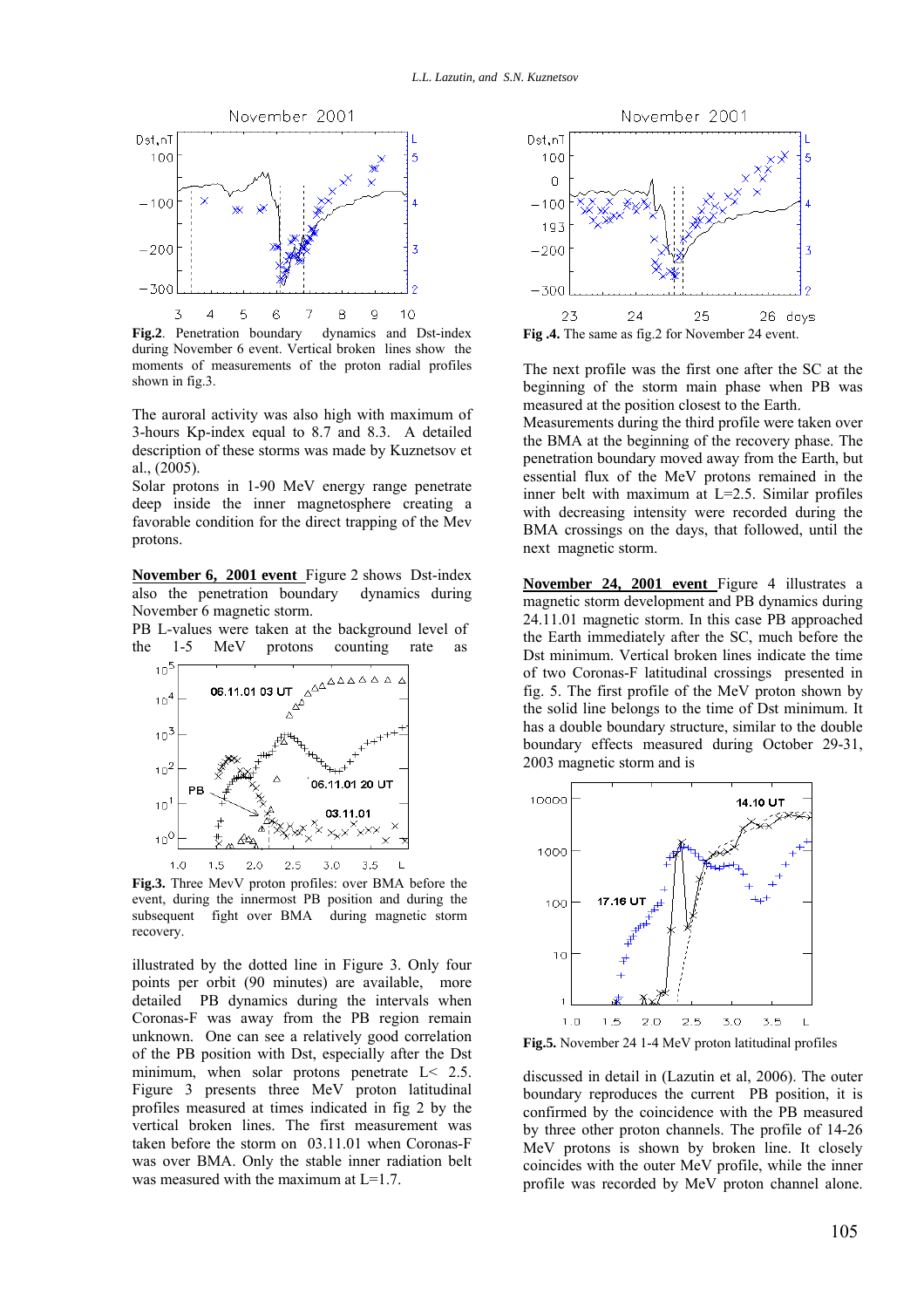Measurements during the nearest flight over BMA were taken during the early recovery phase and revealed MeV protons trapped in the additional inner belt with maximum at L=2.3.



**Fig.6**. Three Coronas-F flights over BMA illustrate the intensity decay and outward shift of the maximum position.

By the intensity and position it differs from the previously trapped belt on November 6, 2001.

The second smaller maximum was recorded at L=3.0. We cannot insist, that this maximum was created by solar protons, because at 500 km altitude low-energy proton fluxed were registered occasionally at L= 3-4 without SCR events as a result of the precipitation from the proton belt due to the pith-angle diffusion {Vakulov et al, 1976). On the other hand, during the strong magnetosphere distortion at the main storm phase inner proton belt at the outer side of PB might be essentially degraded. The free penetration of the energetic solar protons from the interplanetary space must be accompanied by near-free escape of the previously trapped protons. Therefore, the L=3 maximum in fig 5 might be as well of solar proton origin.

The solar proton belt 500 km level intensity created on November 24 does not remain at the same level. Figure 6 presents three MeV proton profiles measured over BMA at 25.11.01, 04.12.01 and 10.12.01. Along with the decrease of the intensity the proton maximum shifted from  $L=2.3$  to  $L=3.0$ . If we remember that at the beginning two maxima were registered at L 2.3 and 3.0, it is possible also to suppose that 2.3 maximum disappeared faster while 3.0 maximum resists to diffusion more effectively.

#### **Discussion**

Low altitude satellites regularly registered the inner proton belt only over Brazil Magnetic Anomaly centered around L=1.4-1.8. The enhanced MeV proton fluxes were registered at L=2-4 only occasionally. Two types of these events can be identified by their location and origin. The first type with maximum at L from 3 to 4, described by (Vakulov et al., 1976, Mineev et al,. 1973) may be explained by the pitch angle diffusion on the waves with harmonics close to the proton cyclotron

frequency from the inner belt which for Ep=1 MeV has the broad maximum at L=3-4.

Proton flux in the L range from 2 to 2.7 during four years of the Coronas-F measurements was registered only after strong magnetic storms and only when large fluxes of the SCR were present in the magnetosphere.

Although the stable trapped 1 MeV proton flux at L=2.5 might be large enough to provide particle precipitation into the loss cone, the above mentioned appearance of MeV protons exclusively after strong magnetic storms with SCR effect strongly suggests that these temporary belts are created by solar protons. Therefore, now there are two known types of the events or mechanisms, which results in the trapping of solar cosmic rays in the inner magnetosphere. One is the resonant particle injection by induced electric field impulse of the SC, registered during March 24, 1991 magnetic storm. The SC amplitude must be extremely high (>100nT) to create unconfused effect, therefore such events are rare.

The resonant injection mechanism is not efficient for the low energy protons  $(Ep < 15 \text{ MeV})$  which magnetic drift period is large compared with the duration of the SC pulse.

The second mechanism described in the present paper presumes direct trapping and only the low energy part of the SCR spectra, less than 4-10 MeV.

Solar particles are on open drift orbits behind the PB and if the recovery of previously compressed magnetosphere is fast compared with the particle drift period, then a part of this particle will remain on the closed trapped orbits. For example at L=3 magnetic drift of the 50 MeV and 1 MeV protons equals approximately 20s and 15 minutes. Geostationary satellites transit after the magnetosphere compression from the solar wind back to the magnetosphere lasts 5-10 minutes, and therefore 1 MeV proton belt may be created, while 15-100 MeV protons will not be trapped. The SPB must be destroyed during the next magnetosphere compression if the PB reach this belt position, opening particle trajectories.



**Fig.7**. Decay of the solar proton belts intensity, measured by Coronas-F over BNA during November 2001-January 2002 flights.

A detailed analysis of the October 2003 data and November 2001 events presented here shows that in all those cases the penetration boundary reached low latitude sufficient for the direct trapping of the MeV